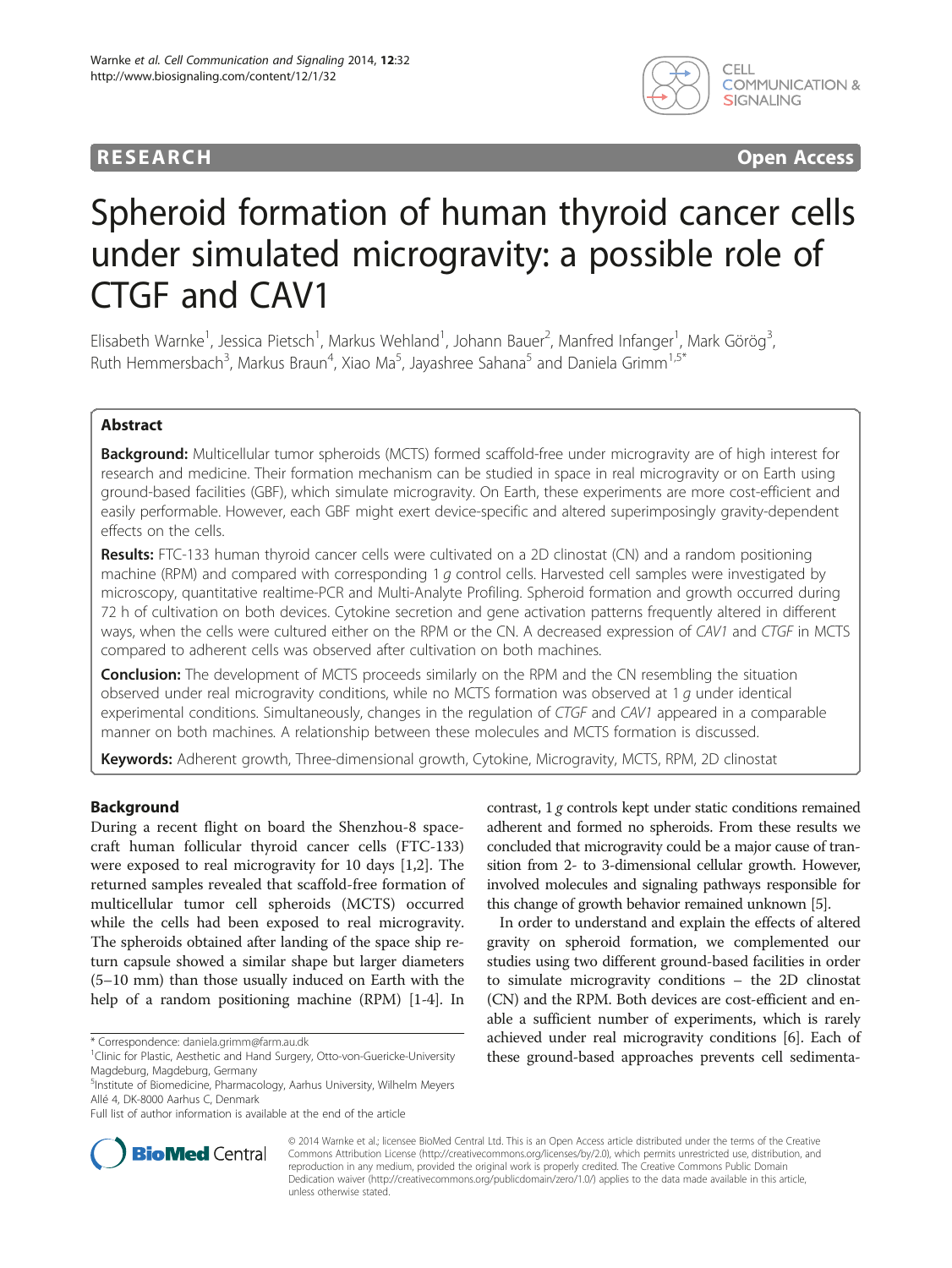tion, however, in a device-specific manner. On the clinostat, sedimentation is prevented by a fast and constant rotation of the samples around one horizontal axis, assuming that the sample does no longer perceive the gravity stimulus [[7\]](#page-9-0). In contrast, the RPM consists of two independently rotating frames enabling a 3D rotation with random speed and random direction of the samples aiming to alter the influence of the gravity vector [\[8,9](#page-9-0)].

Considering the construction of both machines, we concluded that a permanent change of the direction of the gravity vector and thus prevention of sedimentation is a common capacity of both machines, while their particular modes of operations are rather different. Therefore, we aimed to analyze whether biological processes triggered by altered gravity may show identical or different results after exposure on these two kinds of devices.

In order to prove ground-based microgravity simulation approaches, we investigated human follicular thyroid cancer cells (FTC-133) cultivated either on the CN or the RPM in a parallel manner focusing on the formation of spheroids as well as on alterations of gene expression and protein secretion. We learned that spheroids are formed on both devices and concluded that caveolin-1 (CAV1) and connective tissue growth factor (CTGF) could be directly involved in the initiation of 3D cell growth.

## Results

#### Spheroid formation on the RPM and the CN

Subconfluent monolayers of human follicular thyroid carcinoma cells (FTC-133) were cultivated either on the RPM or on the CN and in parallel to the  $1g$  controls located in the same incubator, respectively. On both devices spheroid formation progressed like shown in Figure [1](#page-2-0) for cells harvested from the CN. While under static  $1g$ conditions (1  $g$  controls), the cells remained adherent (Figure [1](#page-2-0) A-C), two cell populations developed within the culture flasks mounted on each of the two machines, respectively (Figure [1](#page-2-0) D-I). Of these populations, one continued to grow adherently (AD cells) (Figure [1](#page-2-0) D-F), the other one detached from the bottom of the culture flask and assembled to MCTS (Figure [1](#page-2-0) H-I). The separation of the two cell populations is delayed, as 4 h after exposure to the devices only adherent growth was observed in each sample (Figure [1](#page-2-0) A, D, G). After approximately 24 h early spheroids became visible on each of both the devices in addition to the adherently growing cells (Figure [1](#page-2-0) E, H). During the subsequent 48 h, spheroids became more numerous and larger, while adherently growing cells were still present (Figure [1](#page-2-0) F, I). Spheroid size can be assumed to be around [1](#page-2-0)00 μm on the clinostat, as shown in Figure 1, but also reaching up to 1 mm on the RPM as previously published by Pietsch et al. [\[4\]](#page-9-0).

## Differential gene expression in FTC-133 cells after exposure to CN and RPM

After spheroid formation was observed on the RPM and the CN, we were interested to see whether similar alterations of mRNA expression occurred on both machines. Therefore, qPCR on several types of mRNA was performed, which had been recognized in former experiments on FTC-133 cells exposed to the RPM for 24 h to be important for MCTS formation [\[10\]](#page-9-0). The selected genes belong to several biological categories including cytoskeletal proteins, and factors of growth, apoptosis, angiogenesis and signal transduction (Table [1\)](#page-3-0).

As shown in Figure [1](#page-2-0), after a 4 h-incubation on the RPM and on the CN the whole FTC-133 population grew adherently like in 1 g-control samples. Nevertheless, some mRNA changes were already found in cells harvested from either machine as compared to control cells. An up-regulation in the CTGF gene expression was observed in cell cultures on both devices. However, an up-regulation of CAV2 and a down-regulation of ERK1 gene expression were only evident after culturing on the CN (Figure [2\)](#page-4-0).

After 72 h of exposure to the CN or the RPM, cells had parted into adherent cells (AD) and cells forming multicellular tumor spheroids (MCTS), which floated in the supernatant (Figure [1](#page-2-0) I). At this time, two fractions were harvested from the CN and the RPM, respectively. Subsequently, it was investigated how the expression of the selected genes (Table [1\)](#page-3-0) had been regulated within the 4 cell samples indicated in Figure [3](#page-6-0) as compared to the corresponding static ground controls  $(1 \t g)$ . Interestingly, the regulation of CTGF and CAV1 split on both machines equally. In adherent cells, CTGF remained up-regulated and CAV1 unchanged, while in MCTS the expression of these two genes was decreased (Figure [3](#page-6-0) E-F). Other genes have also changed their expression behavior, but differently, when incubated on the two machines. Exposure of FTC-133 cells to the RPM led to an up-regulation of ERK1 and EGF gene-expression in MCTS, but did not affect one of the selected genes in AD cells. In contrast, exposure of the same type of cells to CN triggered down-regulation of ERK1, ITGB1, and PRKCA gene-expression in MCTS only (Figure [3](#page-6-0) I, M, O), but decreased expression of CAV2 and IL8 in both, AD and MCTS cells (Figure [3](#page-6-0) C, K).

The translation from mRNA to protein is a complex process, and results obtained on mRNA level do not necessarily reflect the situation on the protein level. Therefore, investigations of CN- and RPM- related effects on cytokine release were performed additionally using Multi-Analyte Profiling Technology (MAP).

## Cytokine release of FTC-133 cells after 72 h exposure to RPM and CN

Concentrations of selected cytokines within the various culture supernatants were determined by MAP in order to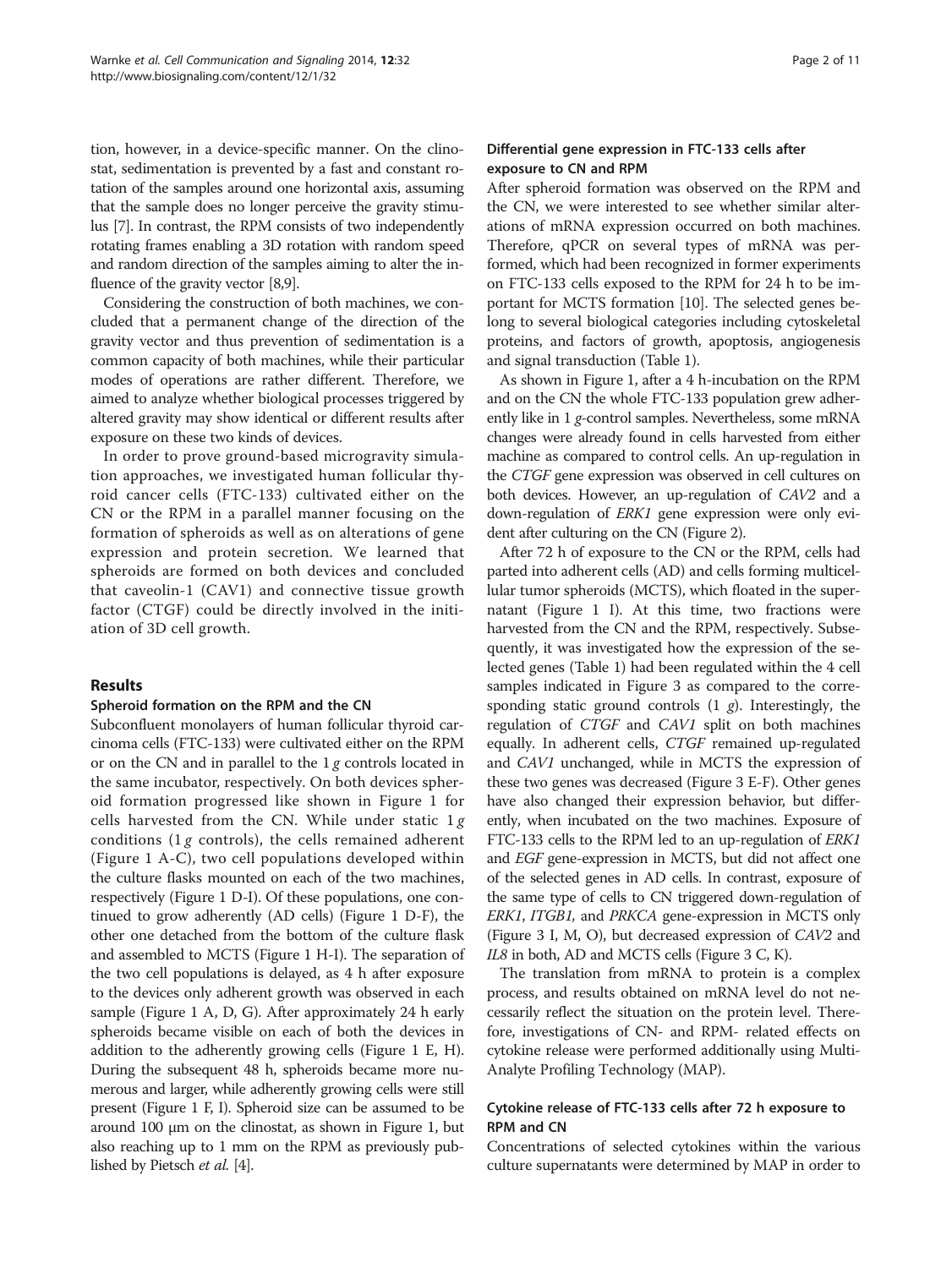<span id="page-2-0"></span>

estimate the secretion activities of the cells (Table [2\)](#page-6-0). As compared to the relevant 1g ground controls, significantly higher amounts of GM-CSF, IL-6, IL-8, BDNF, Eotaxin-1, ICAM1, IL-1α, IL-1β, IL-1Ra, IL-12p40, IL-15, IL-17, IL-23, MMP-3 and SCF were detected in the supernatants of FTC-133 cells cultured on the RPM for 72 h. In contrast, significantly lower quantities of GM-CSF, IL-6, IL-8, MIP-1α, MIP-1β and BDNF were detected in cell supernatants of CN samples than in 1g control supernatants (Table [2](#page-6-0)) after 72 h cell culturing. After cultivation on both machines, however, a tendency of the cells to increase eotaxin-1 and to decrease VEGF secretion was observed in a comparable manner (Table [2](#page-6-0)).

## **Discussion**

#### Spheroid formation occurs on both machines

The main result of this study is that FTC-133 cells form spheroids on the CN as well as on the RPM like they did during the Shenzhou-8 spaceflight in real microgravity [[1,2](#page-9-0)]. During the MCTS formation process, the cells were separated into two populations. One continued adherent cell growth, while the other one detached and formed MCTS. Cultivation on the CN and the RPM resulted in spheroid formation like it was observed in real microgravity. Hence, both machines equally influence the cells in this respect. However, different device-specific alterations of gene-expression and cytokine secretion were found after 4 and 72 h cultivation, indicating device-specific characteristics. Common effects could be due to the prevention of

sedimentation. Nevertheless, data from real microgravity are needed to clarify the situation and to control for any possibly confounding variables in the GBF and to choose the appropriate microgravity approach. A review on the suitability of diverse ground-based facilities was given by Herranz et al., indicating that both, CN and RPM are generally suitable for adherent mammalian cells [\[6\]](#page-9-0). Nevertheless, it is also clearly stated, that although some similar results in s-μg and real μg were achieved, extensive studies have to be performed for each biological system and thus, individually for each type of the cell culture of interest [\[6\]](#page-9-0). For future studies, equal time frames, hardware and procedures should be used in space and ground-based studies in order to exclude an impact of external factors influencing the results.

Spheroids formed scaffold-free under the condition of microgravity are valuable models for tumor research [[1,3](#page-9-0),[11](#page-9-0)], as they resemble the *in vivo* situation much better than 2D monolayer cultures or spheroids grown on Earth using liquid overlay or spinner flask techniques [\[12,13](#page-9-0)], which consist mainly of concentric layers surrounding central necrotic cells by a thin shell [[14](#page-10-0)]. The importance of studies on tumor cells exposed to microgravity was recently reviewed by Becker and Souza [\[15\]](#page-10-0). However, MCTS generated under simulated microgravity conditions show viable cells throughout the whole body and lack necrotic centers, even if the thyroid cancer cells (ML-1) had formed spheroids with diameters of up to 300 μm [[3\]](#page-9-0). The similarity between in vivo tumors and RPM- or CNderived MCTS is explained by the following hypothesis: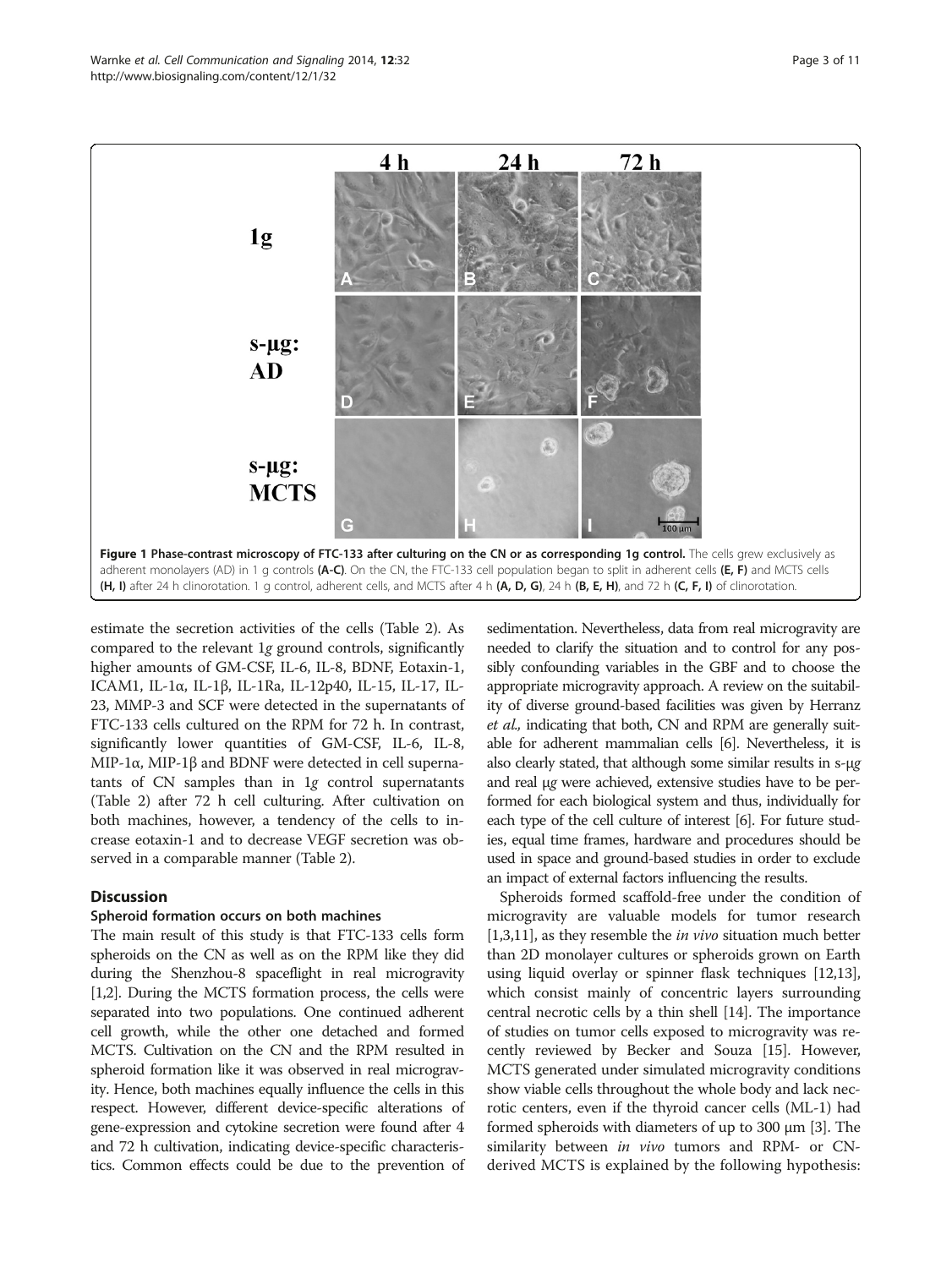<span id="page-3-0"></span>Table 1 Primers used for quantitative real-time PCR

| Gene         | Primer name        | Sequence                        |  |  |
|--------------|--------------------|---------------------------------|--|--|
| 18S rRNA     | 18S-F              | GGAGCCTGCGGCTTAATTT             |  |  |
|              | 18S-R              | CAACTAAGAACGGCCATGCA            |  |  |
| CAV1         | CAV1-F             | <b>GTACGACGCGCACACCAA</b>       |  |  |
|              | CAV1-R             | TCCCTTCTGGTTCTGCAATCA           |  |  |
| CAV2         | CAV <sub>2-F</sub> | GATCCCCACCGGCTCAAC              |  |  |
|              | CAV <sub>2-R</sub> | CACCGGCTCTGCGATCA               |  |  |
| CD44         | $CD44-F$           | ACCCTCCCCTCATTCACCAT            |  |  |
|              | $CD44-R$           | GITGTACTACTAGGAGITGCCTGGATT     |  |  |
| CTGF         | CTGF-F             | ACAAGGGCCTCTTCTGTGACTT          |  |  |
|              | CTGF-R             | GGTACACCGTACCACCGAAGAT          |  |  |
| EGF          | EGF-F              | TGCCAGCTGCACAAATACAGA           |  |  |
|              | FGF-R              | <b>TCTTACGGAATAGTGGTGGTCATC</b> |  |  |
| FRK1         | FRK1-F             | ACCTGCGACCTTAAGATTTGTGA         |  |  |
|              | FRK1-R             | AGCCACATACTCCGTCAGGAA           |  |  |
| IL8          | $II$ 8-F           | TGGCAGCCTTCCTGATTTCT            |  |  |
|              | 11 8-R             | GGGTGGAAAGGTTTGGAGTATG          |  |  |
| ITGB1        | ITGB1-F            | GAAAACAGCGCATATCTGGAAATT        |  |  |
|              | ITGB1-R            | CAGCCAATCAGTGATCCACAA           |  |  |
| NFKBP65      | NFKBP65-F          | CGCTTCTTCACACACTGGATTC          |  |  |
|              | NFKBP65-R          | ACTGCCGGGATGGCTTCT              |  |  |
| <b>OPN</b>   | OPN-F              | CGAGGTGATAGTGTGGTTTAT GGA       |  |  |
|              | OPN-R              | CGTCTGTAGCATCAGGGTACTG          |  |  |
| PRKCA        | PKCC-F             | CATTCAACAGCTGGGCAAGTT           |  |  |
|              | PKCC-R             | GTAGATGATGCCCTGATTGTGAAG        |  |  |
| TLN1         | TLN1-F             | GATGGCTATTACTCAGTACAGACAACTGA   |  |  |
|              | TLN1-F             | CATAGTAGACTCCTCATCTCCTTCCA      |  |  |
| <b>VEGFA</b> | <b>VEGFA-F</b>     | GCGCTGATAGACATCCATGAAC          |  |  |
|              | <b>VEGFA-R</b>     | CTACCTCCACCATGCCAAGTG           |  |  |
| VFGFD        | VFGFD-F            | <b>TGCAGGAGGAAAATCCACTTG</b>    |  |  |
|              | VEGFD-R            | <b>CTCGCAACGATCTTCGTCAA</b>     |  |  |
| NGAL         | NGAL-F             | AGGGAGTACTTCAAGATCACCCTCTA      |  |  |
|              | NGAL-R             | AGAGATTTGGAGAAGCGGATGA          |  |  |
| MSN          | MSN-F              | GAAATTTGTCATCAAGCCCATTG         |  |  |
|              | MSN-R              | CCATGCAAGGCCAAGAT               |  |  |

All sequences are given in 5'-3' direction.

On the RPM or the CN, cells can undergo a transition from a 2- to a 3-dimensional growth, with the adherent layer serving as a starting point. Therefore, cell-cell contacts are established by forces of biochemical components expressed on the cell surfaces in a cell type specific manner under low shear forces [\[3](#page-9-0)]. Results of former RPM experiments with the two human follicular thyroid carcinoma cell lines FTC-133 and CGTH W-1 showed differences in the size of spheroids formed which were correlated to their capability to bind to fibronectin [\[4\]](#page-9-0).

#### Genes and proteins playing a possible role in spheroid formation

As compared to the corresponding 1g controls, higher amounts of the selected cytokines were frequently detected in supernatants obtained from RPM cultures and lower quantities in those harvested from CN cultures, respectively (Table [2](#page-6-0)), clearly indicating device-specific differences. Interestingly, VEGF secretion indicated a tendency of down-regulation, while eotaxin-1 suggested up-regulation on the CN as well as on the RPM after 72 h (Table [2\)](#page-6-0). Former investigations of culture supernatants of samples cultured on the RPM or returned from the Shenzhou-8 spaceflight experiment showed a different picture. No changes of EGF and VEGF secretion were observed after real microgravity exposure, while both cytokines were significantly down-regulated after a 10d-RPMexposure [\[2](#page-9-0)]. The different cytokine concentrations could be due to a change of the secretion activity during prolonged incubation under microgravity when the transition from a 2- to a 3-dimensional growth is completed as it has been shown for human endothelial cells [[16,17\]](#page-10-0). A comparison of cytokines in the supernatant appears only possible during incubation within a few days, as investigation of IL-6 after 1 and 3 days performed in this and a former study [[10](#page-9-0)] suggested. VEGF prevents apoptosis in thyroid carcinomas in an autocrine manner [[18](#page-10-0)]. Its reduction may contribute to an enhanced apoptotic rate in thyroid cells cultured on the RPM [\[3\]](#page-9-0). Eotaxin-1 induces changes in the cytoskeleton and cell morphology and thus could favor the transition from a 2- to a 3-dimensional kind of growth [\[19](#page-10-0)].

Although spheroids were not seen in the cultures on both machines after 4 h, a change in gene expression activity was already expected based on earlier parabolic flight experiments [[20](#page-10-0)-[22\]](#page-10-0). Indeed, three of the selected genes were found to be changed. Most interesting of them is CTGF's significantly enhanced expression as compared to the corresponding 1g controls. It remained up-regulated for another 68 h in AD cells on both machines, while the MCTS cells showed CTGF mRNA concentrations even lower than the control cells after 72 h of culturing. The split of CTGF gene expression between adherent and MCTS cells corresponds nicely to earlier data from 10 d RPM and spaceflight experiments, which indicated more mRNA in AD than in MCTS cells [[2\]](#page-9-0) and could therefore be a microgravitydependent process involved in spheroid formation. CTGF was found to be over-expressed in papillary thyroid carcinoma correlating with metastasis, size and clinical stage [[23\]](#page-10-0). It was also suggested to play an important role in angiogenesis and tumorigenesis of prostate cancer [[24\]](#page-10-0). Its reduction in MCTS cells could hint to a diminished aggressiveness of cancer cells incorporated in MCTS (manuscript in preparation).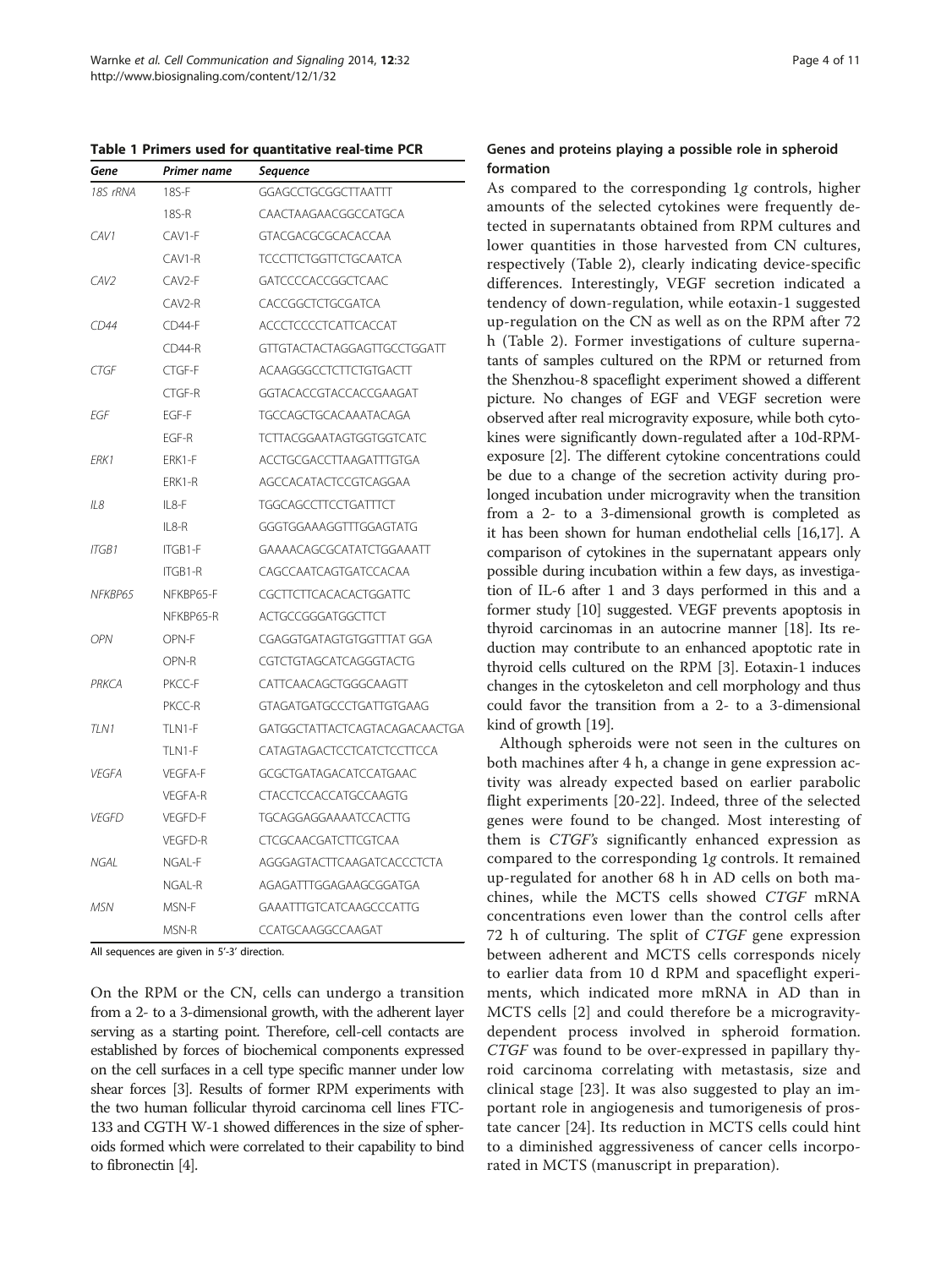<span id="page-4-0"></span>

Besides CTGF, genes of adherent cells remained unaffected until 72 h on the RPM, while expression of CAV1, EGF and ERK1 had been altered in the MCTS. In contrast, after 72 h on the CN, CAV2 and IL8 expression were changed in AD cells and CAV1, CAV2, CTGF, ERK1 and IL8 in the MCTS. Most interesting of these observations was a down-regulation of CAV1 and an up-regulation of ERK1 in MCTS cells after three days following an at least oneday-lasting stability of these genes [[10,](#page-9-0)[25\]](#page-10-0), which differ from the CAV2 gene that is stable only for 4 h (Figure 2) but down-regulated after 24 h and 72 h [\[10](#page-9-0)]. Caveolin-1 is an integral membrane protein and plays crucial roles in the regulation of cellular proliferation, differentiation and apoptosis [[26\]](#page-10-0). The down-regulation of caveolin-1 appears to enhance the capacity of the cell to incorporate in a tissue [[27](#page-10-0)]. Furthermore, the expression of this protein seems to be gravisensitive, because an overexpression in healthy mice staying in space had been observed [\[28](#page-10-0)]. Since CAV1 is an obviously gravisensitive gene and its product influences the incorporation of cells in tissue, we conclude from our observations that CAV1 may play a role in microgravity-dependent MCTS formation.

#### Device-dependent cell modification

Unexpectedly, most of the selected genes and cytokines were differently expressed or secreted, respectively, depending on which kind of simulation device MCTS were formed. We conclude that during MCTS formation considerable alterations of various cellular molecules occur. Some of them might not be directly related to the process of 3D cell aggregation, but by products generated by device-dependent modifications [\[29\]](#page-10-0). A comparative study in space will help to discriminate microgravity-induced alterations from other physical stimuli due to vibration, shearing forces, etc. generated by the simulators. The 2D clinostat rotating constantly at 60 rpm generates residual accelerations below  $0.012 g$  within the distance of  $\pm 3$  mm around the center of the flask [\[30\]](#page-10-0). Cells located at further distance from the rotation axis are exposed to accelerations reaching up to  $0.036 g$  at about  $\pm 9$  mm. Significant differences in gene expression within these acceleration intervals have been shown by Eiermann et al. [\[30\]](#page-10-0). Based on these findings, only cells within the central 6 mm  $(\leq 0.012 \varrho)$  of a slide were harvested and analyzed in the present study. An exception had to be made for supernatants which were collected in total, as a distinction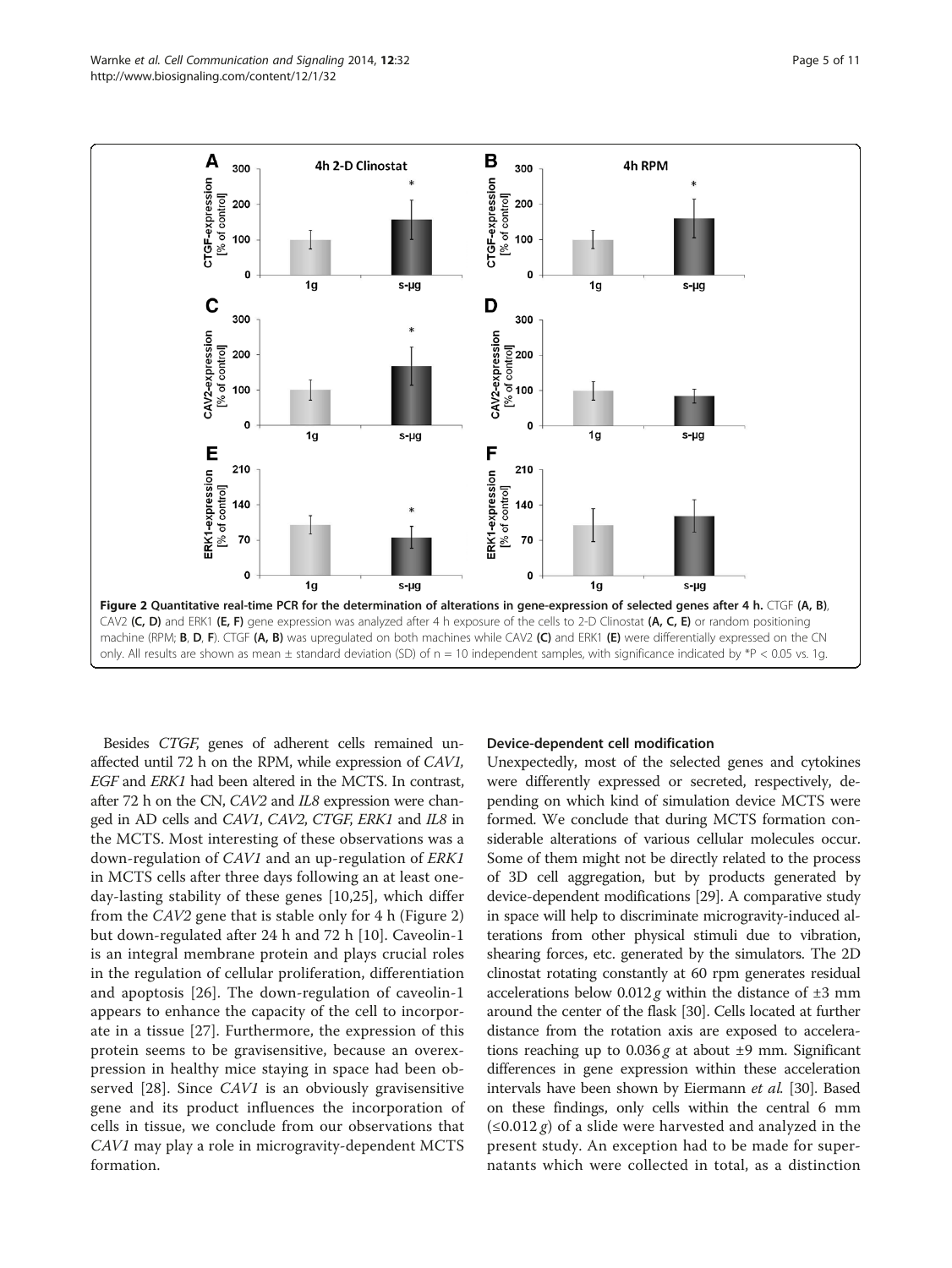Warnke et al. Cell Communication and Signaling 2014, 12:32 Page 6 of 11 http://www.biosignaling.com/content/12/1/32

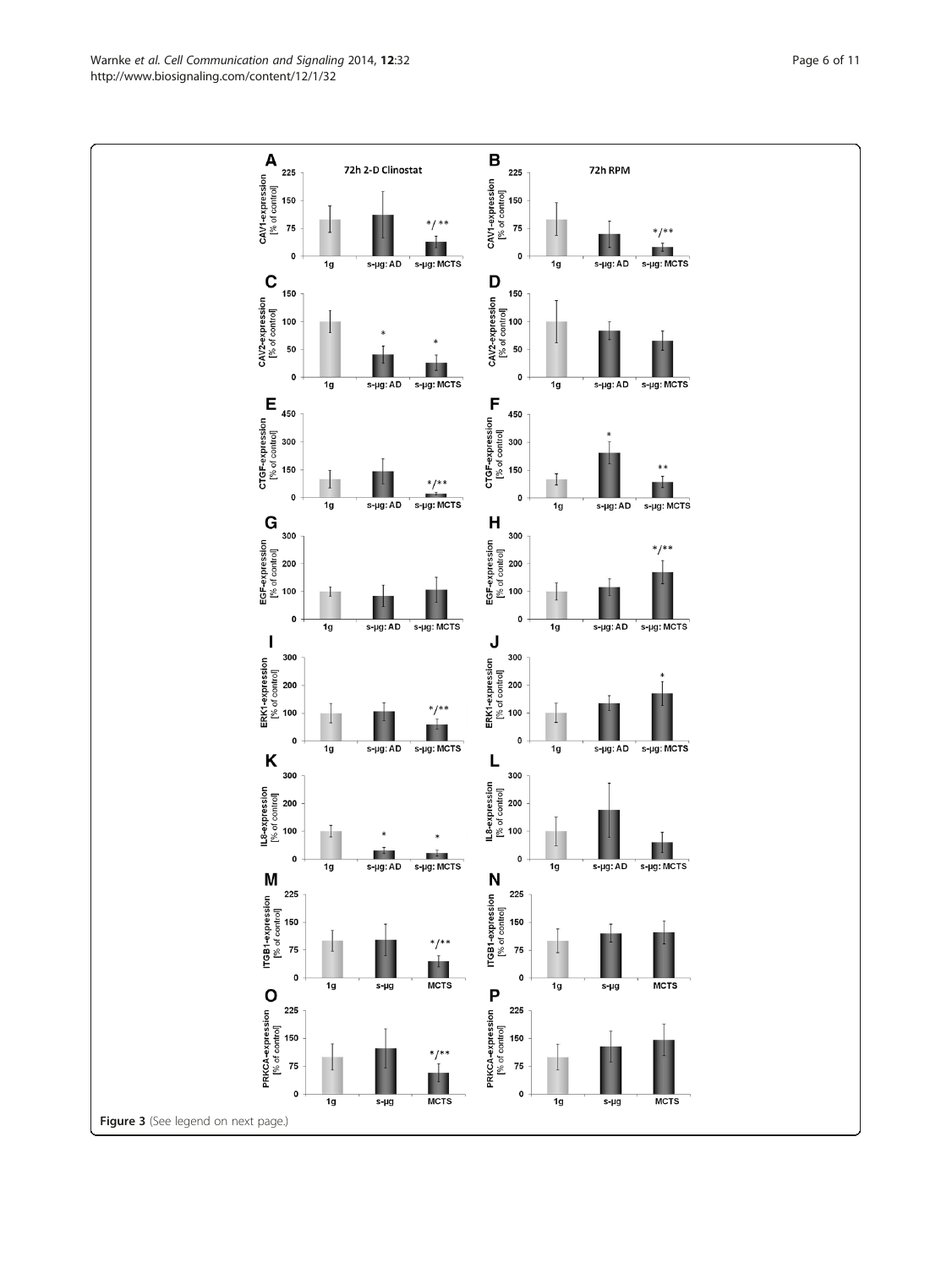#### <span id="page-6-0"></span>(See figure on previous page.)

Figure 3 Quantitative real-time PCR for the determination of alterations in gene-expression of selected genes after 72 h. CAV1 (A, B), CAV2 (C, D), CTGF (E, F), EGF (G, H), ERK1 (I, J), IL-8 (K, L), ITGB1 (M, N), and PRKCA (O, P) gene expression was analyzed after 72 h exposure of the cells to 2-D Clinostat (A, C, E, G, I, K, M, O) or random positioning machine (RPM; B, D, F, H, J, L, N, P). After 72 h culturing, the FTC-133 cells grew adherently (AD) or within the MCTS. On both machines CAV1 (C, D) was down-regulated in the MCTS cells and CTGF (E, F) was differently expressed in AD and MCTS, respectively. All results are shown as mean  $\pm$  standard deviation (SD) of  $n = 10$  independent samples, with significance indicated by  $*P < 0.05$  vs. 1g,  $*P < 0.05$  vs. s-µg: AD.

between different acceleration levels was not possible. Therefore, supernatants were enriched by cytokines of all cells from the flasks. Whether gravity forces in a range of  $0.012 g$  and  $0.036 g$  have a separated influence on the cell behavior has not yet been clarified [\[30,31](#page-10-0)].

Either coating of the flasks in the parts outside the area of interest in order to prevent initial cell attachment or a different geometry of the flasks themselves, with an enlarged area along the rotation axis would be convenient to avoid a mixture in cytokine release.

|               | 2D Clinostat |                 |                   | Random positioning machine |                 |                   |
|---------------|--------------|-----------------|-------------------|----------------------------|-----------------|-------------------|
| Factor        | LDD (pg/mL)  | 72 h 1g (pg/mL) | 72 h s-µg (pg/mL) | LDD (pg/mL)                | 72 h 1g (pg/mL) | 72 h s-µg (pg/mL) |
| <b>GM-CSF</b> | 3.2          | $1536 \pm 166$  | $1172 \pm 31*$    | 9.3                        | $46.8 \pm 6.9$  | $110.8 \pm 12.0*$ |
| IFN-y         | 0.49         | n.d.            | n.d.              | 0.58                       | n.d.            | n.d.              |
| $IL-2$        | 1.0          | $1.9 \pm 0.33$  | n.d.              | 2.6                        | n.d.            | n.d.              |
| $IL-3$        | 1.1          | n.d.            | n.d.              | 2.0                        | n.d.            | n.d.              |
| IL-4          | 4.4          | n.d.            | n.d.              | 3.2                        | n.d.            | n.d.              |
| $IL-5$        | 1.0          | n.d.            | n.d.              | 0.73                       | n.d.            | n.d.              |
| $IL-6$        | 0.84         | $282 \pm 37$    | $204 \pm 17*$     | 0.85                       | $43.8 \pm 8.4$  | $70 \pm 15.6*$    |
| $IL-7$        | 2.1          | n.d.            | $2.1 \pm 0.3$     | 5.5                        | n.d.            | n.d.              |
| IL-8          | 0.63         | $7604 \pm 410$  | $5586 \pm 267*$   | 0.49                       | $226 \pm 31$    | $350 \pm 36*$     |
| $IL-10$       | 1.1          | n.d.            | n.d.              | 1.5                        | n.d.            | n.d.              |
| $IL-18$       | 3.7          | n.d.            | n.d.              | 3.2                        | n.d.            | n.d.              |
| $MIP-1\alpha$ | 8.2          | $3086 \pm 390$  | $2198 \pm 379*$   | 6.0                        | $113 \pm 18$    | $137 \pm 24$      |
| $MIP-1\beta$  | 4.0          | $261 \pm 46$    | $166 \pm 28*$     | 4.6                        | n.d.            | n.d.              |
| MCP-1         | 4.6          | $47 \pm 6$      | $40 \pm 3$        | 4.9                        | n.d.            | n.d.              |
| $TNF-\alpha$  | 2.9          | $8.9 \pm 1.2$   | $7.0 \pm 1.3$     | 3.1                        | n.d.            | n.d.              |
| $TNF-\beta$   | 2.3          | $2.3 \pm 0.4$   | n.d.              | 4.4                        | n.d.            | n.d.              |
| <b>BDNF</b>   | 3.0          | $20 \pm 1.7$    | $16 \pm 1.7*$     | 6.2                        | $41.2 \pm 4.6$  | $76.6 \pm 4.7*$   |
| Eotaxin-1     | 3.7          | $11.8 \pm 1.8$  | $12.4 \pm 2.3$    | 13                         | $75.4 \pm 9.9$  | $99.4 \pm 9.8*$   |
| ICAM1         | 270          | $360 \pm 74$    | $350 \pm 73$      | 620                        | $1328 \pm 274$  | $1840 \pm 150*$   |
| $IL-1a$       | 0.24         | n.d.            | n.d.              | 0.19                       | $0.85 \pm 0.11$ | $1.60 \pm 0.29*$  |
| $IL-1\beta$   | 0.3          | n.d.            | n.d.              | 0.25                       | $1.14 \pm 0.22$ | $2.02 \pm 0.34*$  |
| IL-1ra        | 8.7          | n.d.            | n.d.              | 14                         | $127 \pm 38$    | $226 \pm 24*$     |
| IL-12p40      | 16           | n.d.            | n.d.              | 17                         | $128 \pm 21$    | $206 \pm 29*$     |
| IL-12p70      | 4.8          | $7.8 \pm 0.6$   | $7.3 \pm 0.9$     | 4.5                        | $36.0 \pm 4.2$  | $46.2 \pm 6.1$    |
| $IL-15$       | 39.0         | n.d.            | n.d.              | 41                         | $142 \pm 27$    | $208 \pm 28*$     |
| $IL-17$       | 0.51         | $1.14 \pm 0.32$ | $1.0 \pm 0.16$    | 0.6                        | $2.5 \pm 0.4$   | $4.5 \pm 0.6*$    |
| $IL-23$       | 51           | n.d.            | n.d.              | 69                         | $590 \pm 117$   | $868 \pm 78*$     |
| MMP-3         | 5.8          | $260 \pm 22$    | $256 \pm 19$      | 7.4                        | $51.2 \pm 11.3$ | $90.8 \pm 11.1*$  |
| <b>SCF</b>    | 13           | $24 \pm 4$      | $19 \pm 2$        | 9.0                        | $59.0 \pm 16.1$ | $94.6 \pm 11.5*$  |
| <b>VEGF</b>   | 1.4          | $3062 \pm 539$  | $2814 \pm 309$    | 4.2                        | $6048 \pm 791$  | $5044 \pm 677$    |

Values are given with mean ± SD; 1g, corresponding ground control; n.d., not detectable; \*P <0,05 for device sample vs. corresponding 1g ground control; LDD (Least Detectable Dose)-determined as the mean  $\pm$  3 standard deviations of 20 blank readings.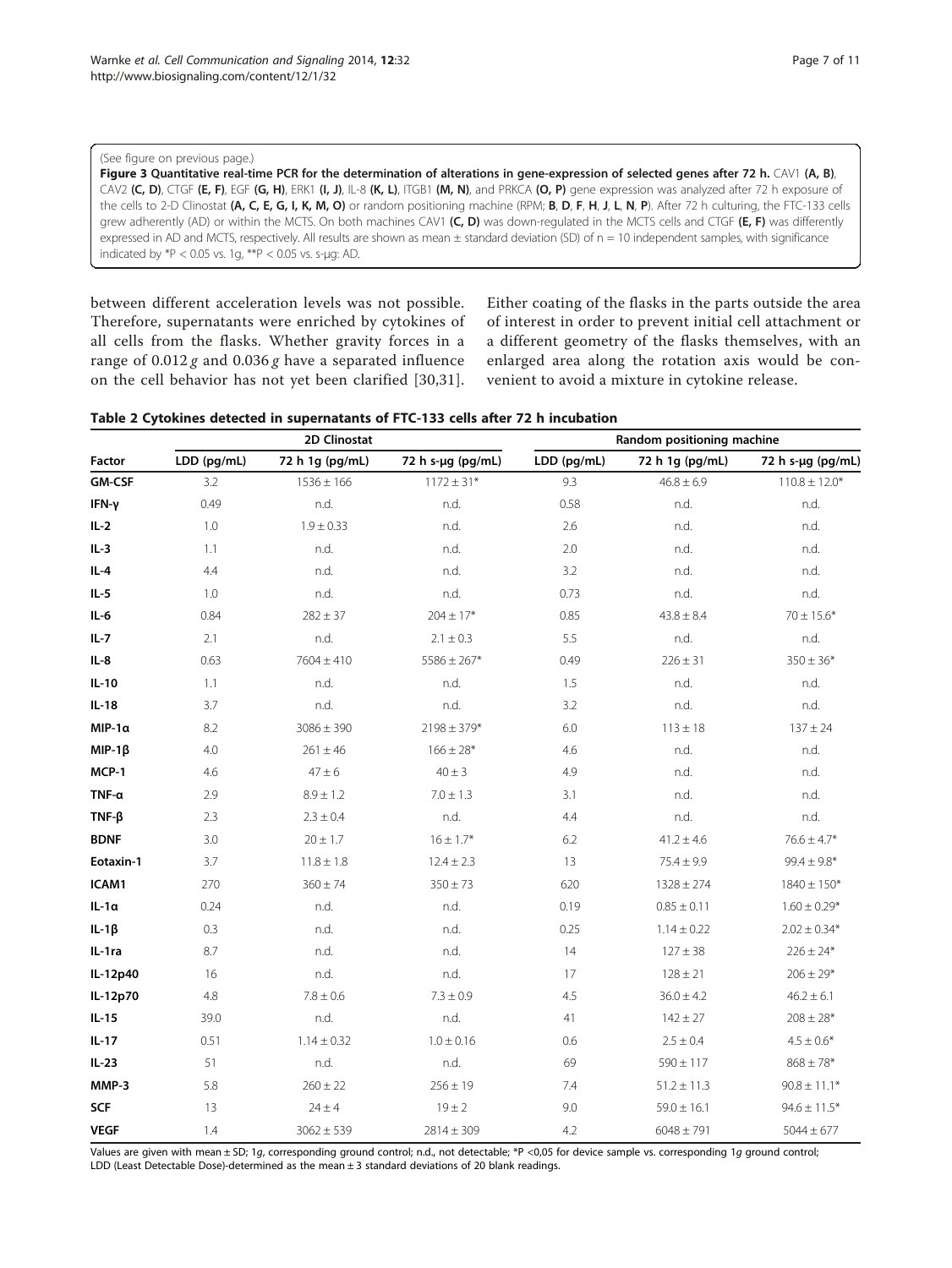Concerning clinorotation, no relative fluid motion is assumed in a closed completely filled and air bubble-free container exposed to the CN due to its linear and constant acceleration mode [[32](#page-10-0)]. In contrast, chaotic fluid motion is caused on a RPM operating in real random mode due to random changes of speed and direction of the platform movement [\[33-35](#page-10-0)]. Although the magnitude of forces of fluid motion, which does not exceed 0,44 dyn/cm<sup>2</sup> [\[35](#page-10-0)], is below that required to trigger cell detachment from surfaces [[36,37](#page-10-0)], it is assumed to be high enough to induce an enhanced convective fluid mixing, which may support nutrient supply and removal of metabolic products and thus optimize the culture conditions for a cell.

Residual accelerations for RPM exposure have to be considered for all 3 g-vector components that means in x, y and z directions. Exemplary measurements of a RPM running at 60–120 °/s showed accelerations due to gravity of  $-1$  to  $+1$ g for each direction [\[38\]](#page-10-0). A slower rotation speed produces less residual acceleration but requires a longer time for averaging of the g-vector. The relation of rotation speed, resulting accelerations and the time a systems needs to detect the alterations of the influence of gravity has to be considered. Even though less residual accelerations can be achieved through a decreased rotation speed, a longer exposure stimulus will be inevitably connected which can possibly lead to a permanent stress stimulus, if sensed by the cells [[39](#page-10-0)].

Shear stress has to be considered as a variable differing between the devices. As shown by Goodwin et al. BHK-21 cells exposed to  $0.51 \text{ dyn/cm}^2$  consumed 60-70% less glucose, but achieved higher cell counts and aggregation than cells exposed to 0.92 dyn/cm<sup>2</sup>, both on the integrated rotating wall vessel (RWV) [[40](#page-10-0)]. Furthermore, experiments by Hammond et al. on primary cultures of human renal cortical cells exposed for 6 days to either real microgravity on a space shuttle or cultured on ground-based devices as controls demonstrated 1632 gene changes after the space flight, 5 gene changes after centrifugation and 914 gene changes after cell culturing on the RWV, if a threshold of more than  $\pm$  three-fold change was set. In addition, as many gene changes in reciprocal as in the same direction were observed, when results from RWV and space cultures were compared [\[41\]](#page-10-0). The balancing forces, such as shear, used to offset gravity in RWV systems were suggested to be responsible for changing the character of the culture [[41](#page-10-0)]. Further work by Kaysen et al. supports this hypothesis, showing a shear stress dependence of selected de novo gene and protein expression during renal epithelial cell culture in RWV [[42](#page-10-0)]. Therefore, different shear stress situations on both devices used in our study seem to be a cause of differences in the results obtained. The problem of internal shear forces due to residual accelerations has been recognized not only in ground-based facilities, but was also predicted to be responsible for differences between 1 g ground controls and 1 g-in-flight controls using a 1 g-reference centrifuge in space, as described by van Loon et al. [\[43\]](#page-10-0). An adjustment of the culture flasks to the direction of the forces is suggested in order to obtain an optimal outcome and comparability of the data. Further experiments are required to clarify stress and gravity-related effects and to determine threshold levels for response time and optimal rotation speed in order to simulate optimal microgravity conditions on ground.

Also vibrations are often suggested as a critical parameter in microgravity simulation. As the corresponding  $1 g$ controls were cultured next to the devices in the same incubator, the vibration effect should be neglected as both samples 1  $g$  and s-μg are exposed to the same external stimulus. The same matter has to be addressed in parabolic flights especially in combination with periods of hypergravity. Experiments with respect to vibration and hypergravity have been performed on two human follicular thyroid cancer cell lines (ML-1 and CGTH W-1) and endothelial cells (EA.hy 926), all suggesting that microgravity effects are stronger than the opposing vibration and hypergravity effects [[20](#page-10-0)-[22](#page-10-0)]. Nevertheless, additional vibration experiments for FTC-133 are of interest as final validation of ground- based and future space data.

A further aspect possibly influencing the results are the different culture containers used due to the geometry of the devices. As the same flasks were used for s-μg-and corresponsing 1 g-samples and results were analyzed relatively to the in parallel obtained 1g-data, an influence should not be expected for the PCR data. Concerning the MAP data, a possible effect cannot be excluded due to different volume and area proportions.

For the CN, special slide flasks had to be used in order to utilize the harvesting area on the rotation axis to a maximum extent and to adjust a larger amount of samples on the machine. This leads to differences in the proportion of  $\text{cells/cm}^2$  and cells/ml for both devices which might have an impact on the cytokine measurements in the supernatant and might influence interaction and signaling of the cells. For the clinostat, a maximum of  $0.056 \times 10^6$  cells/ cm<sup>2</sup> were used for 4 h-experiments. Longer experiments of 24–72 hours were seeded with less density in order to prevent overgrowing in the limited culture area of only 9  $\text{cm}^2$ . A culture volume of 20 ml resembles  $0.025 \times 10^6$  cells/ml. For the RPM equal amounts of cells were used for all time frames, as a bigger culture area of  $75 \text{ cm}^2$  and a larger volume of 320 ml culture media was availabe. This leads to  $0.053 \times 10^6$  cells/cm<sup>2</sup> and  $0.0125 \times 10^6$  cells/ml. As a consequence, differences in autocrine and paracrine signaling between the cells, due to the differences in cell to area/volume proportion as well as different fluid behavior due to the geometry of the culture flask, clinorotation and random rotation have to be taken into consideration. The hypothesis, that in vitro responses of cells to modified inertial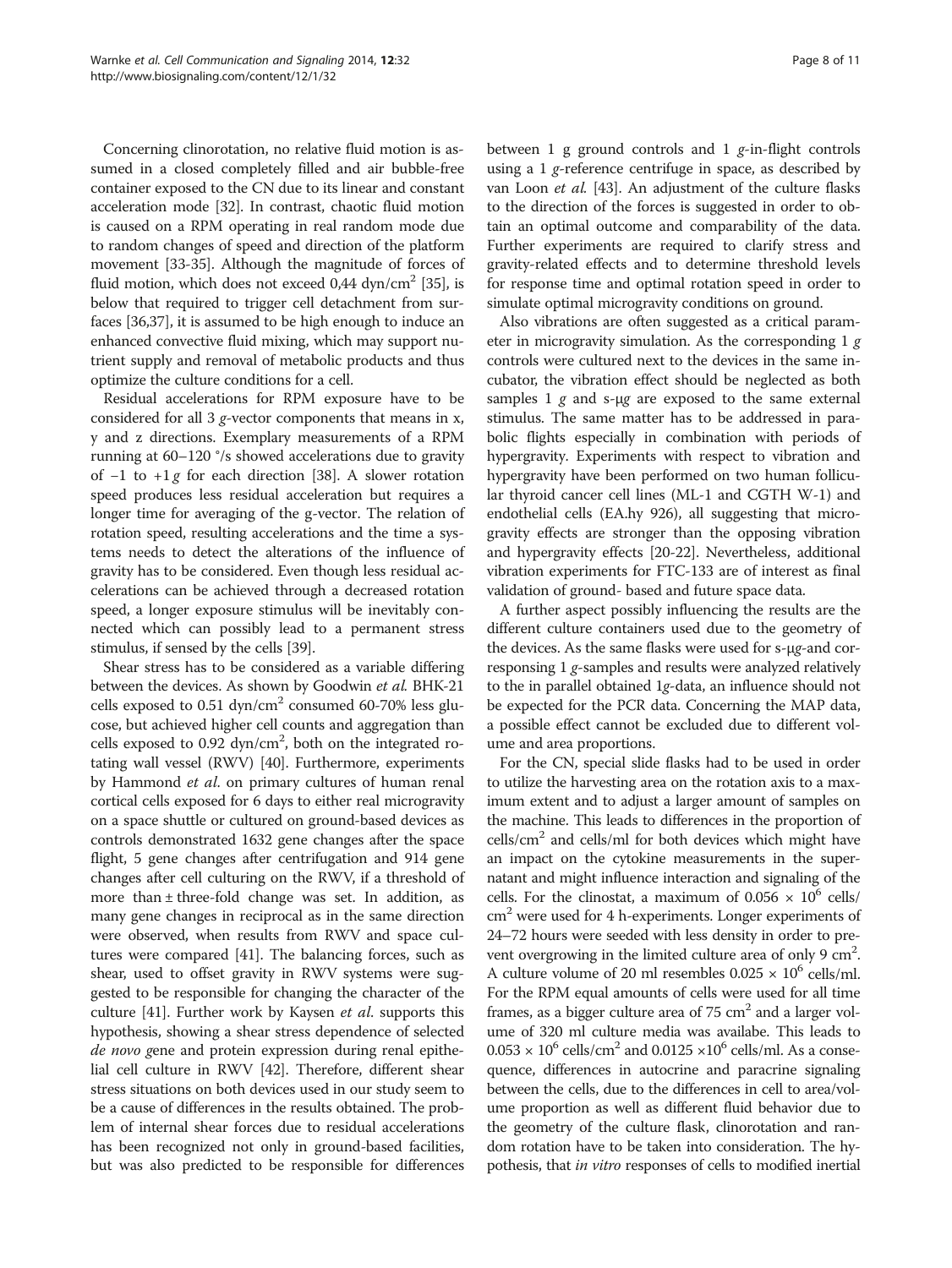environments might be a manifestation of modified extracellular convective flow has been suggested by Paul Todd already in 1992 [[44](#page-10-0)]. For future experiments, equal culture conditions should be used in order to obtain an optimal comparability of the data. Still, the unique conditions of real microgravity with the loss of gravity-dependent convection and negligible hydrodynamic shear have to be considered when comparing real and s-μg results [\[15,44,45\]](#page-10-0).

## Conclusion

On both, the CN and RPM, spheroid formation of human thyroid cancer cells was observed, whereas, besides a few exceptions, a considerable number of selected genes or cytokines were expressed or secreted differently, although equal kinds of cells formed MCTS on the two machines. The exceptions were CAV1 and CTGF genes as well as VEGF and eotaxin-1 cytokines. We consider them involved in the process of spheroid formation, because their changes consistently accompanied the MCTS formation in similar manner, when cell sedimentation is prevented by RPM or CN or even in real microgravity in space. The study shows the advantage of searching for gravity-sensitive genes and proteins in comparative approach using different machines for microgravity simulation. Our study clearly shows the necessity to verify results from ground-based simulation approaches to the ones obtained in real microgravity conditions to avoid misinterpretations, to learn and to understand device-specific characteristics and finally choose the appropriate simulation approach.

## **Methods**

## Culturing of FTC-133 cells

The human follicular thyroid carcinoma cell line FTC-133 [\[46](#page-10-0)] was cultured in RPMI-1640 medium at 37°C and  $5\%$  CO<sub>2</sub>. The medium was supplemented with  $100$ μg/mL streptomycin, 100 U/mL penicillin and 10% FCS (all Biochrom, Berlin, Germany). One day prior to the CN experiments, cells were seeded in 9  $\text{cm}^2$  slideflasks (Thermo Scientific, Roskilde, Denmark). A cell count of  $5 \times 10^5$  cells was disseminated for 4 h experiments, 4  $\times$  $10^5$  for 24 h and 2  $\times$  10<sup>5</sup> for 72 h experiments. For the RPM experiments, cells were grown in T75 cell culture flasks (Sarstedt, Numbrecht, Germany). Cells were seeded at a density of  $4 \times 10^6$  cells per flask. The cells were randomized to be cultivated as static ground controls  $(1 \t g)$  or under simulated microgravity conditions (s-μg) on either a RPM or a CN. Ground controls were always placed next to the device in the same incubator. Cells and supernatants were harvested after 4 h or 72 h on ice. The supernatants were aspirated and centrifuged at 4°C. Afterwards, the fluid was transferred to another tube and frozen. The pellet was fixed with RNAlater. After removal of the culture supernatant, cells which remained adherent during incubation, were washed once with PBS and then fixed with RNAlater. For this, in case of the CN the slides were remove from their flask and were slowly dipped first in PBS (5 s) and then transfered to RNAlater until harvesting. T75 culture flasks from the RPM were slowly filled with 10 ml PBS while standing vertically, and were very carefully brought into horizontal position to avoid any disturbance of the cells. PBS was aspirated again before the addition of RNAlater. Afterwards, the cells cultured on the RPM were scraped off the whole bottom surface, while cells cultured on the CN samples were harvested from the inner 6 mm of the slide flask only, because cells of this part experience accelerations of ≤0.012  $g$  [[30](#page-10-0)].

#### Random Positioning Machine (RPM) and 2D clinostat (CN)

For a comparative methodical approach, cells were either cultivated on the Desktop RPM manufactured by Dutch Space (an EADS Astrium company, Leyden, Netherlands) [[8\]](#page-9-0) or the Fast Rotating 2D clinostat (DLR, Cologne, Germany) [\[30\]](#page-10-0). The Desktop RPM was operated in real random direction mode (60 °/s) and equipped with four T75 flasks per run, fixed to the ground plate, giving a maximum distance of 7.5 cm from the center of rotation.

The 2D clinostat constantly rotated with 60 rpm and was loaded with four slideflasks on each of the 6 parallel rotating axes, summing up to a total of 24 flasks per run. Both devices were placed inside an individual incubator with temperature of 37 $^{\circ}$ C and 5% CO<sub>2</sub>. Prior to the experiment, all flasks were completely filled with media avoiding air bubbles carefully, in order to reassure a minimization of turbulences. For harvesting of CN samples, cells of 16 flasks were pooled. Ten samples  $(n = 10)$  were collected for each condition: CN, CN corresponding 1g control, RPM and RPM corresponding 1g control.

## Phase contrast microscopy

Phase contrast microscopy was performed for visual observation of the morphology of the cells, using the Axiovert 25 Microscope (Carl Zeiss Microscopy, LLC, United States).

## Cytokine measurements by Multi-Analyte Profiling technology

The release of cytokines was investigated via Multi-Analyte Profiling (MAP) as previously described [\[16,47,48](#page-10-0)]. For each condition, five supernatants were collected after 72 h and stored at −80°C until testing. The MAP was carried out by Myriad RBM (Austin, Texas, USA) using the Human Cytokine MAP A and B. Briefly, Micro beads carrying specific antibodies, directed against the target analytes, are used to detect the cytokines. A second biotinylated reporter antibody is added, followed by an excess of streptavidinphycoerythrin solution to develop the multiplexes and thereby enabling the quantification of the cytokines released, via fluorescence detection [\[49\]](#page-10-0).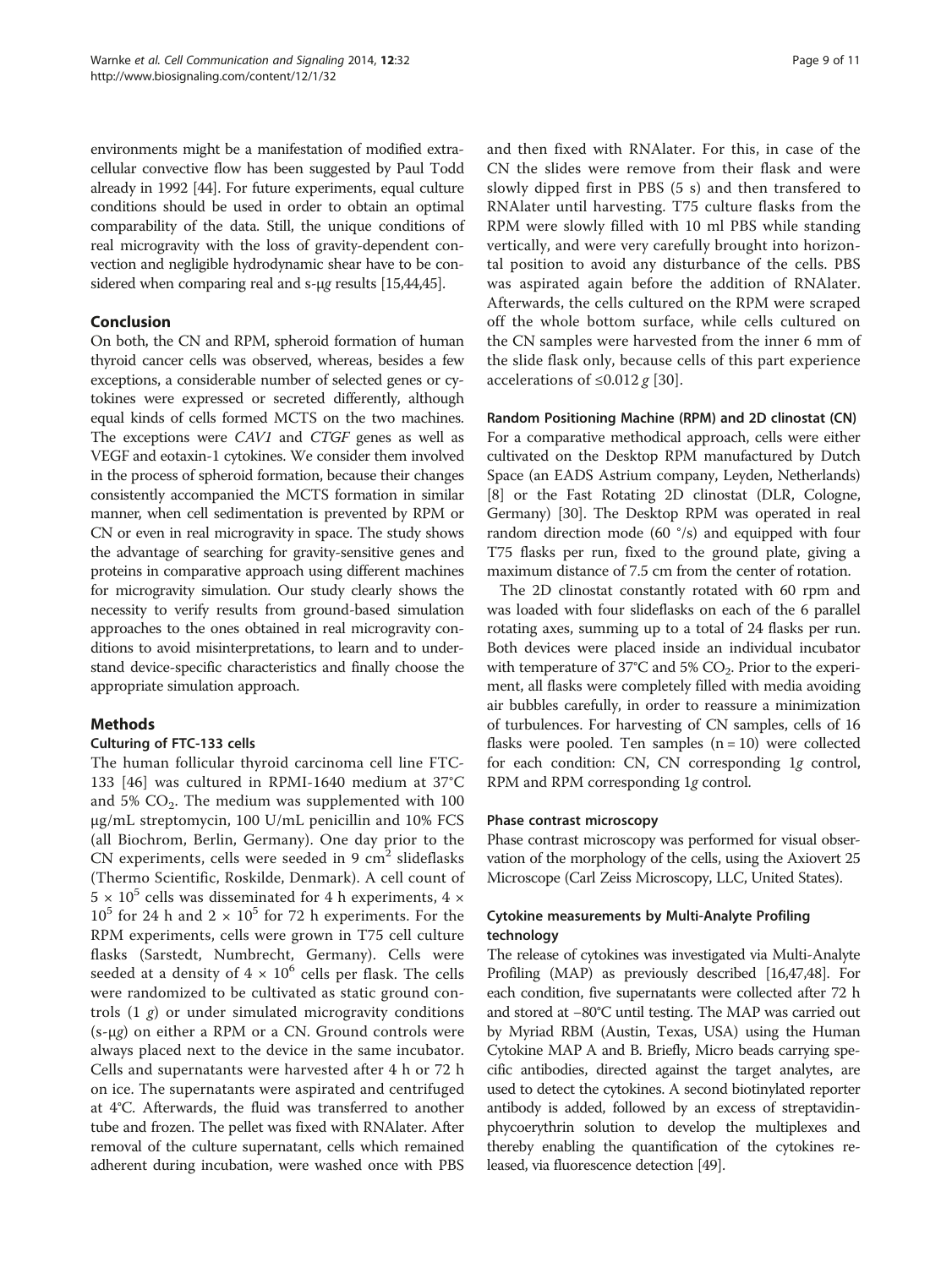#### <span id="page-9-0"></span>RNA isolation and quantitative real-time PCR

RNA isolation and quantitative real-time PCR were performed according to routine protocols [\[25,50,51\]](#page-10-0). For CN samples, only the inner 6 mm were harvested with a scratching device. RPM samples were harvested in total. RNA was isolated using RNeasy Mini Kit (Qiagen, Hilden, Germany) following manufacturer instructions. DNase (Qiagen, Hilden, Germany) was added in the process of RNA isolation, in order to diminish residual DNA contaminations. The RNA was quantified via Photometer Ultrospec2010 (Amersham Biosciences, Freiburg, Germany). Reverse transcription was performed using the first strand cDNA synthesis kit (ThermoFisher Scientific, Waltham, US), following manufacturer's instructions. Quantitative real-time PCR was utilized to determine the expression levels of target genes, shown in Table [1,](#page-3-0) using the 7500 Real-Time PCR System (Applied Biosystems, Darmstadt, Germany). cDNA-selective Primers were designed to span exon-exon boundaries and to have a T<sub>m</sub> of ~ 60°C using Primer Express software (Applied Biosystems, Darmstadt, Germany), and were synthesized by TIB Molbiol (Berlin, Germany). All samples were measured in triplicate and normalized to the housekeeper 18S rRNA. Comparative  $C_T$  $(\Delta \Delta C_T)$  methods were used for relative quantification of transcription levels, with  $1 g$  set as 100%.

#### Statistical Evaluation

Statistical Evaluation was performed using SPSS 15.0 (SPSS, Inc., Chicago, IL, USA). The Mann–Whitney-U-Test was used to compare 1g and s-μg conditions, as well as s-μg adherent cells and s-μg MCTS cells. All data is presented as mean ± standard deviation (SD) with a significance level of  $p < 0.05$ . \* indicating the comparison of 1g vs. s-μg and \*\* representing the comparison of s-μg AD vs. s-μg MCTS.

#### Abbreviations

BDNF: Brain-derived neutrophic factor; CAV: Caveolin; CN: Clinostat; CTGF: Connective tissue growth factor; EGF: Epidermal growth factor; ERK: Extracellular signal-regulated kinase; FCS: Fetal calf serum; FTC: Follicular thyroid cancer; GBF: Ground-based facilities; GM-CSF: Granulocyte-macrophage colony-stimulating factor; IFN: Interferon; IL: Interleukin; ITBG1: Integrin beta 1; LDD: Least detectable dose; MAP: Multi-Analyte Profiling; MCP: Monocyte chemotactic protein; MCTS: Multicellular tumor spheroids; MEK: Mitogenactivated protein kinases; MIP: Macrophage inflammatory protein; MMP: Matrix metalloproteinase; MRNA: Messenger ribonucleic acid; PCR: Polymerase chain reaction; PDGFR: Platelet-derived growth factor receptor; PRKCA: Protein kinase C alpha; RBM: Rules-based medicine; RPM: Random positioning machine; RWV: Rotating Wall Vessel; SCF: Stem cell factor; SD: Standard deviation.

#### Competing interests

The authors declare that they have no competing interests.

#### Authors' contributions

JB, DG and RH designed the study. EW and XM conducted the experiments. EW and JB drafted the manuscript. JP, MW and MI supervised and supported the ground-based experiments in Magdeburg. DG supervised the ground-based experiments in Aarhus and helped with the manuscript. RH and MB supervised and supported the ground-based experiments in Cologne. MG was responsible for the design of the 2D clinostat. All authors read and approved the final manuscript.

#### Acknowledgements

The study was supported by the European Space Agency (ESA; CORA-GBF-PROJECT-2011-005 with contract 4000104144; D.G.) and the German Space Administration (DLR; BMWi grant 50WB1124; D.G.). Elisabeth Warnke is a doctoral candidate of the Helmholtz Space Life Sciences Research School, German Aerospace Center Cologne, Germany and was further sponsored within the "Young Fellows" project of the Deutsche Gesellschaft für Luft- und Raumfahrtmedizin e.V (DGLRM).

#### Author details

<sup>1</sup>Clinic for Plastic, Aesthetic and Hand Surgery, Otto-von-Guericke-University Magdeburg, Magdeburg, Germany. <sup>2</sup>Max-Planck Institute of Biochemistry, Martinsried, Germany. <sup>3</sup>DLR, German Aerospace Center, Institute of Aerospace Medicine, Cologne, Germany. <sup>4</sup>Institute for Molecular Physiology and Biotechnology of Plants (IMBIO), University of Bonn, Gravitational Biology Group, Kirschallee 1, 53115, Bonn, Germany. <sup>5</sup>Institute of Biomedicine, Pharmacology, Aarhus University, Wilhelm Meyers Allé 4, DK-8000 Aarhus C, Denmark.

#### Received: 24 January 2014 Accepted: 28 April 2014 Published: 10 May 2014

#### References

- 1. Pietsch J, Ma X, Wehland M, Aleshcheva G, Schwarzwälder A, Segerer J, Birlem M, Horn A, Bauer J, Infanger M, Grimm D: Spheroid formation of human thyroid cancer cells in an automated culturing system during the Shenzhou-8 Space mission. Biomaterials 2013, 34:7694-7705.
- 2. Ma X, Pietsch J, Wehland M, Schulz H, Saar K, Hübner N, Bauer J, Braun M, Schwarzwälder A, Segerer J, Birlem M, Horn A, Hemmersbach R, Waßer K, Grosse J, Infanger M, Grimm D: Differential gene expression profile and altered cytokine secretion of thyroid cancer cells in space. FASEB J 2014, 28:813–835.
- 3. Grimm D, Bauer J, Kossmehl P, Shakibaei M, Schönberger J, Pickenhahn H, Schulze-Tanzil G, Vetter R, Eilles C, Paul M, Cogoli A: Simulated microgravity alters differentiation and increases apoptosis in human follicular thyroid carcinoma cells. FASEB J 2002, 16:604–606.
- 4. Pietsch J, Sickmann A, Weber G, Bauer J, Egli M, Wildgruber R, Infanger M, Grimm D: A proteomic approach to analysing spheroid formation of two human thyroid cell lines cultured on a random positioning machine. Proteomics 2011, 11:2095–2104.
- Pietsch J, Bauer J, Egli M, Infanger M, Wise P, Ulbrich C, Grimm D: The effects of weightlessness on the human organism and mammalian cells. Curr Mol Med 2011, 11:350–364.
- 6. Herranz R, Anken R, Boonstra J, Braun M, Christianen PC, de Geest M, Hauslage J, Hilbig R, Hill RJ, Lebert M, Medina FJ, Vagt N, Ullrich O, van Loon JJ, Hemmersbach R: Ground-based facilities for simulation of microgravity: organism-specific recommend-dations for their use, and recommended terminology. Astrobiology 2013, 13:1–17.
- 7. Briegleb W: Some qualitative and quantitative aspects of the fast-rotating clinostat as a research tool. ASGSB Bull 1992, 5:23–30.
- 8. van Loon JJWA: Some history and use of the random positioning machine, RPM, in gravity related research. Adv Space Res 2007, 39:1161-1165.
- 9. van Loon JJWA, Veldhuijzen JP, Kiss J, Wood C, Vd Ende H, Guntemann A, Jones D, de Jong H, Wubbels R: Microgravity Research Starts on the Ground! Apparatus for Longterm Ground-based Hypo- and Hypergravity Studies" Utilisation of the International Space station. In Proceedings of 2nd European Symposium, ESTEC, Noordwijk, The Netherland, 16-18 November 1998. Edited by Wilson A. Paris: European Space Agency (ESA), ESA-SP Volume 433; 1999:415–419. ISBN 9290927321.
- 10. Grosse J, Wehland M, Pietsch J, Schulz H, Saar K, Hübner N, Eilles C, Bauer J, Abou-El-Ardat K, Baatout S, Ma X, Infanger M, Hemmersbach R, Grimm D: Gravity-sensitive signaling drives 3-dimensional formation of multicellular thyroid cancer spheroids. FASEB J 2012, 26:5124–5140.
- 11. Santini MT, Rainaldi G: Three-dimensional spheroid model in tumor biology. Pathobiology 1999, 67:148-157.
- 12. Sutherland RM, McCredie JA, Inch WR: Growth of multicell spheroids in tissue culture as a model of nodular carcinomas. J Natl Cancer Inst 1971, 46:113–120.
- 13. Grimm D, Bauer J, Hofstädter F, Riegger GA, Kromer EP: Characteristics of multicellular spheroids formed by primary cultures of human thyroid tumor cells. Thyroid 1997, 7:859–865.